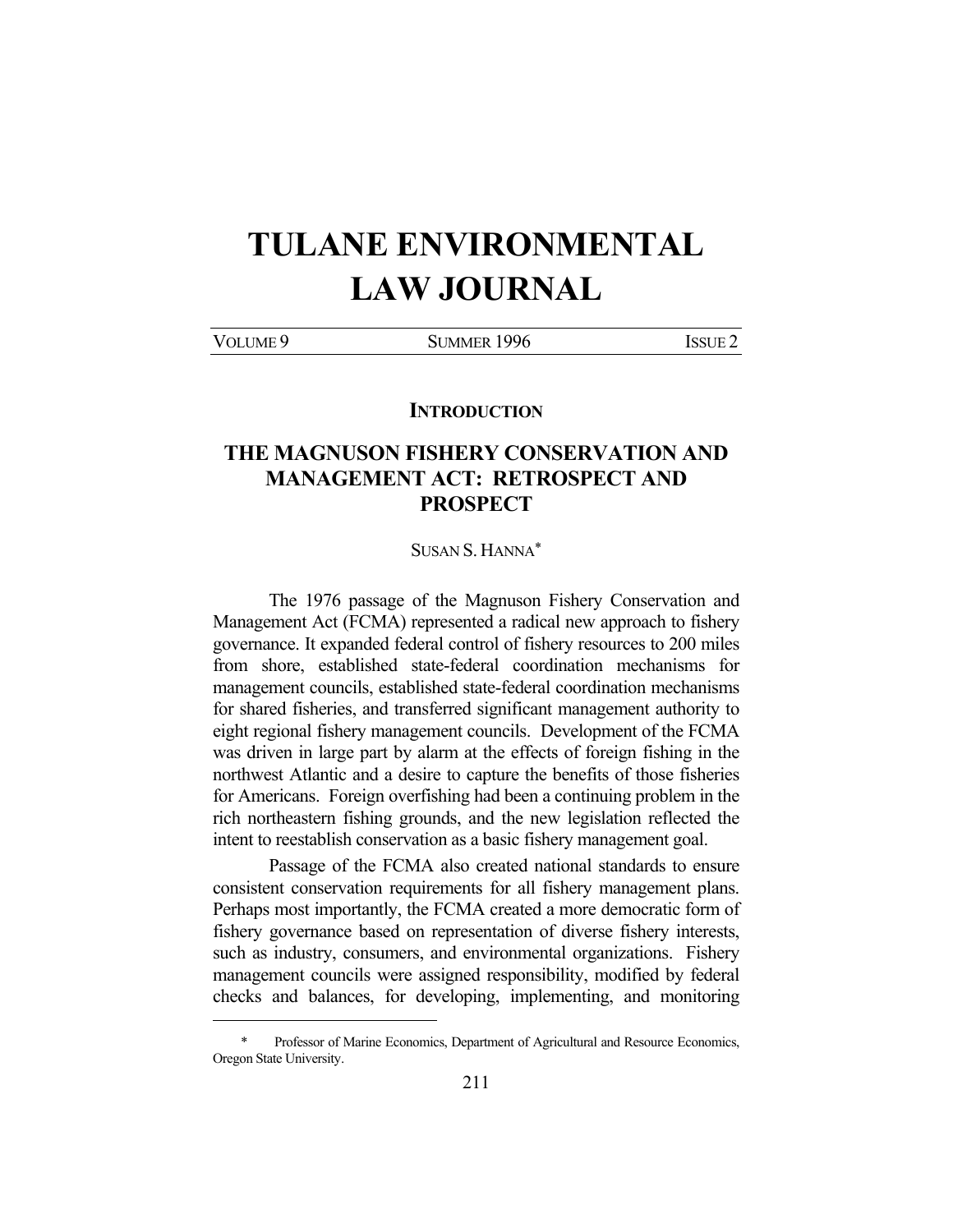fishery management plans (FMPs). The intent in establishing the regional council system was to allow the unique cultural, economic, and biological character of regional fisheries to be reflected in management. The council system was also predicated on the belief that the inclusion of scientists, industry members, and the general public in the management process would provide a blend of scientific and operations knowledge more likely to promote conservation and stewardship.

 Under the auspices of the FCMA, American fisheries developed rapidly during the late 1970s and early 1980s, with a buildup of fishing capacity and increases in landings nationwide. Within each region, fishery management proceeded according to philosophies and methods consistent with regional cultures and economies. But despite different regional approaches, management outcomes were similar. Across all regions, a common theme of the past decade has been a failure to contain fishing capacity, limit fishing pressure, or control the array of problems that these conditions create.

 Now in its twentieth year, the FCMA is being reexamined and revised as it proceeds through congressional reauthorization. The reauthorization process has given rise to a great deal of reflection about the FCMA's impact as well as the strengths and weaknesses of the management structure it authorized. It is an ideal time to reflect, as this special issue does, on both the FCMA's past performance and its future prospects.

 Eight of the papers in this issue address FCMA reauthorization within the context of specific regions: New England (Shelley, Atkinson, Dorsey, and Brooks); Mid-Atlantic (Creed and McCay); South Atlantic (Orbach), Caribbean (Cihon and Larkin); Gulf of Mexico (Godsell and Thompson; Pocalyko); Pacific (Watters); and North Pacific (Fluharty). Three papers concentrate on conceptual issues that underlie the FCMA: conservation needs (Iudicello, Burns, and Oliver), ecosystem management (Just and Hager), and difficulties in state-federal coordination (Bittleman). The papers take both a retrospective and prospective look at American fishery management under the original and reauthorized FCMA.

# **RETROSPECT**

 What lessons emerge from the FCMA's history? As Iudicello, Burns, and Oliver point out, the debates surrounding reauthorization have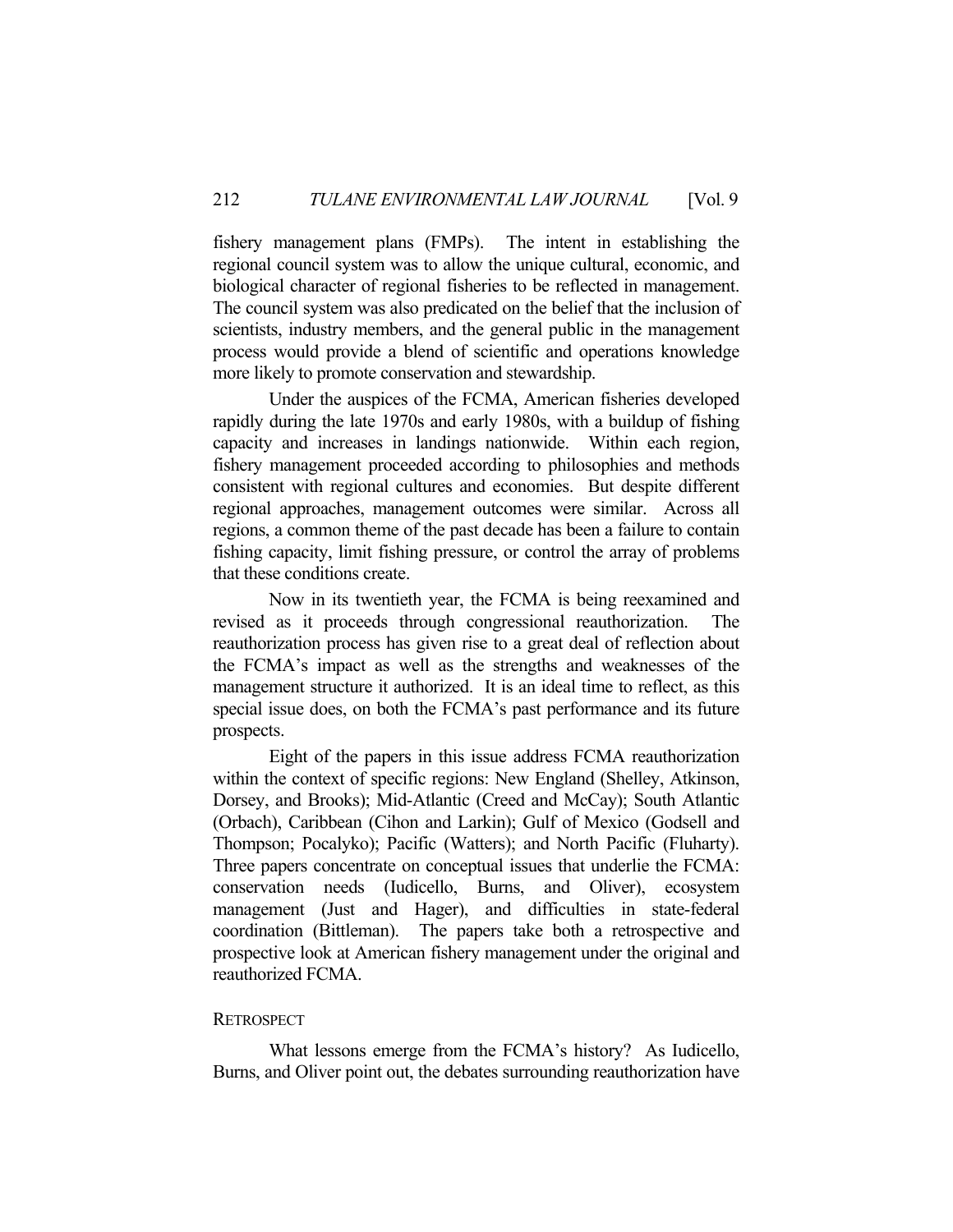revealed several themes that reflect on the performance of fishery management during the past twenty years. These themes represent widespread and bipartisan recognition across regions of some of the management problems that have developed: the difficulties of creating an ethic of stewardship, the waste of bycatch and discards, conflicts of interest among Council members, industry resistance to regulation, the public cost of open access, the detrimental effect of subsidies, and the costs of fishery bailouts and restoration. The problems are discussed within the broader subjects of conservation, fishery operations, management operations, and property rights.

 *Conservation*: Managing for long-term sustainability has been a problem not only for U.S. fisheries but also for fisheries worldwide. Conservation is based on long-term objectives, science adequate for decisionmaking, and an effective link between regulations and fishing behavior. These concepts are often more ideal than real. Conservation goals underlie fishery management, but they have been eroded over time by both increases in fishing capacity and conflicting management objectives. As Fluharty notes in the context of the North Pacific, efforts to deal with conservation issues are often complicated by their implications for allocation, as expressed in rules about bycatch, discards and prohibited species. Shelley, Atkinson, Dorsey, and Brooks argue that the problem with the current "overfishing" intervention point is that it comes too late to reach a solution without drastic intervention. Conservation issues are broader than fishing mortality and must include habitats, as Iudicello, Burns, and Oliver note in their discussion of some of the failures of fishery management. They argue for a stronger consultation process between agencies charged with fishery management and those charged with broader environmental guardianship. Just and Hager support the point of inadequate attention paid to habitat in their argument for a comprehensive accounting of ecosystem effects. Pocalyko describes the compounding effects on conservation of habitat loss, overcapacity and overfishing in the Gulf of Mexico shrimp fishery. Discussing another dimension of habitat, Bittleman points to the linkage between coastal habitats and offshore fishery productivity that requires a better coordination of authority between the states and federal government. Watters also identifies the lack of a comprehensive legal framework to help coordinate conservation objectives across different authorities. But Creed and McCay warn that despite good intentions, a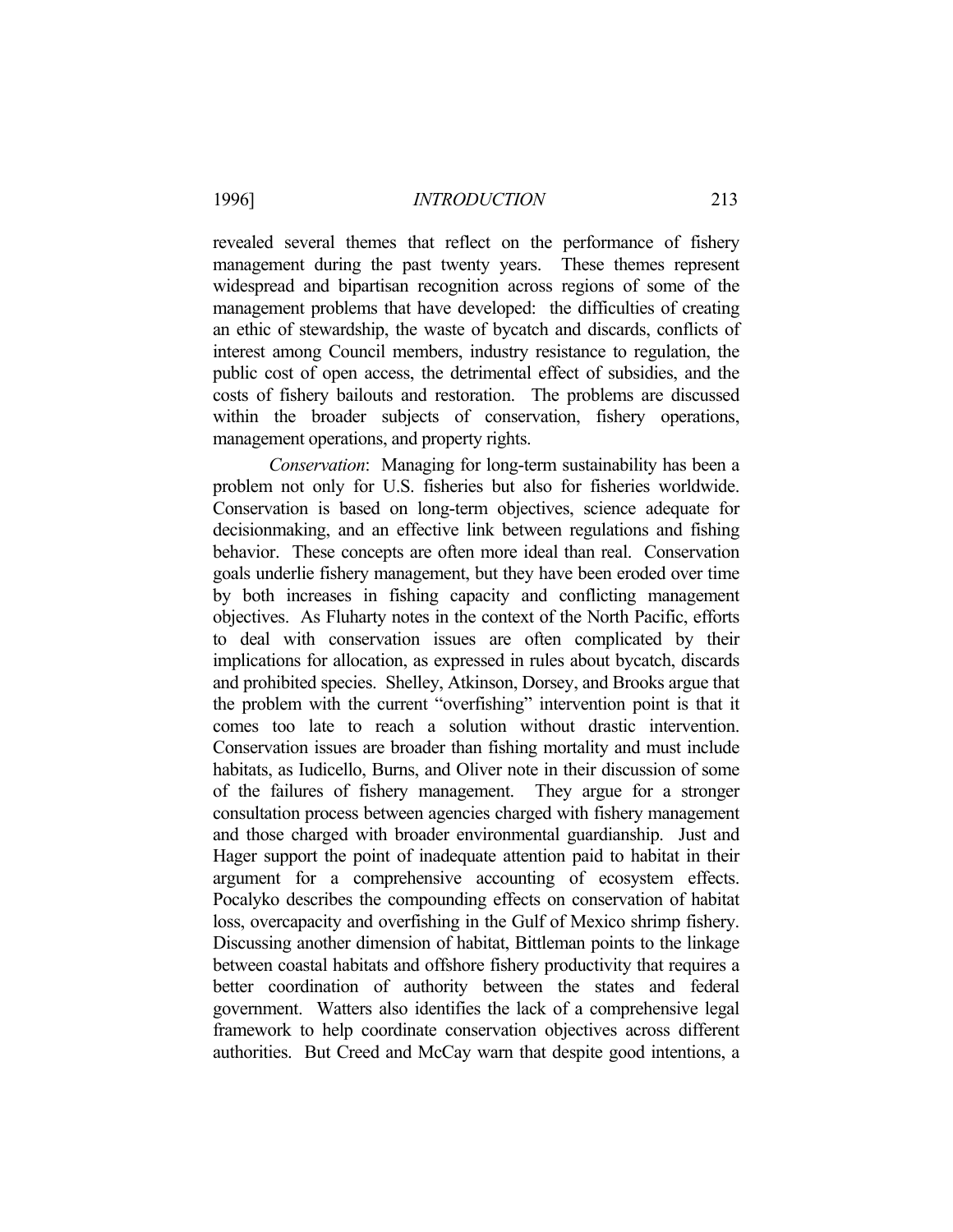stronger consultation process might work against conservation goals if it slows the remediation process.

 *Fishery Operations*: It is a truism that understanding fishery operations is fundamental to the design of effective regulations. As Orbach illustrates within the South Atlantic context, fishery operations are unique to each region. In the South Atlantic region, recreational fisheries are extremely important, and they operate beside a wide-ranging commercial fishing fleet as well as local small-scale commercial fishermen. Shelley, Atkinson, Dorsey, and Brooks characterize the New England groundfish fleet as diverse yet comprised of predominantly small, family-owned operations. In contrast, Fluharty describes North Pacific fisheries characterized by large-scale offshore commercial fleets, port-based commercial fleets, and subsistence fishermen. Pocalyko recounts the practical difficulties of managing the actions of the Gulf of Mexico shrimp fleet, which includes thirteen thousand commercial and forty-five thousand recreational boats. In all regions, an increasingly important issue related to fishery operations is bycatch. As the interactions between fisheries increase and the size of allowable biological catches (ABCs) decrease, bycatch becomes less avoidable. Iudicello, Burns, and Oliver point to the failure of managers to control bycatch and its associated discards as a reason to require that management directly address the problem.

 *Management Operations*: Not surprisingly, the issue discussed in greatest depth by the papers is the effectiveness of management operations under the FCMA. Management operations involve issues of the adequacy of scientific information, the design of management structure, the development of management objectives, and the coordination of actions. According to Shelley, Atkinson, Dorsey, and Brooks, experience in some council regions raises the possibility that the problems are on a deeper level that one which changes in the FCMA or changes in management operations can address. The challenge of obtaining scientific information adequate to decisionmaking is made difficult on two fronts. First, biological and oceanographic systems are complex and highly variable, so information is expensive. Social and economic systems within which fisheries operate are also complex, and research on the human dimensions of fisheries has been chronically underfunded. Second, funding for all research and management has been in decline at the same time that information needed for management has increased. Research and management resources are strained. At the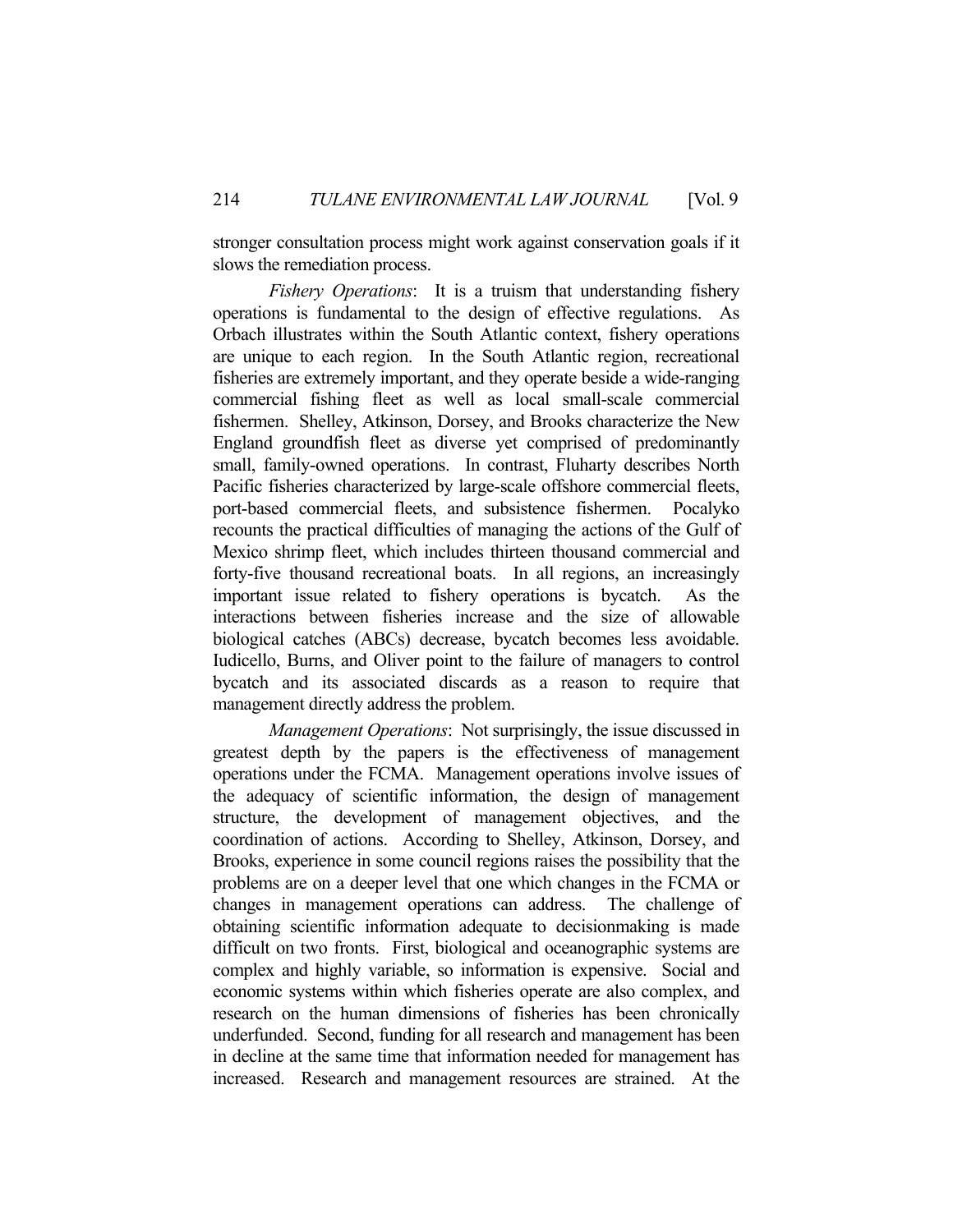same time, the FCMA prohibits regions from recovering research and management costs from resource users, despite the expressed willingness of some industry groups to participate in funding. In response, Orbach mentions South Atlantic proposals to address the problem of inadequate scientific information through the use of management tools such as marine reserves that, theoretically at least, can be implemented with less precise data. Another approach is taken in the North Pacific where, as Fluharty illustrates, on-board observer programs provide valuable data on bycatch for management, albeit at significant organizational cost. Still another approach is proposed by Just and Hager, who advance a method of ecosystem management based on the monitoring and analysis of indicator species, including predators.

 The structure within which management is organized influences its effectiveness. Sometimes there is a mismatch between the management structure and the interests it is intended to represent. According to Orbach, the management structure created by the FCMA may be better suited to traditional fishery interest that to a broader range of marine resource interests. In addition, Shelley, Atkinson, Dorsey, and Brooks argue that the national standards lack specificity, and the process of extensive public input and revision can sometimes mean that management measures come "too little and too late," as in the case of the New England Council's Amendment 5 to the Multispecies plan. To ensure that management has resources and authority to carry out its responsibilities, Cihon and Larkin point to the need for more procedural safeguards.

 Another structural problem working against effective management is the layering of different management authorities that results in fragmentation. As an example, both the Creed and McCay and Orbach papers mention the complications brought about by the formation of the Atlantic States Marine Fisheries Commission (ASMFC), charged with managing all interstate fisheries that do not have approved Council plans. The ASMFC is layered on top of the New England, Mid-Atlantic and South Atlantic Fishery Management Councils as well as all the Atlantic states. According to Bittleman, further fragmentation is created by the jurisdictional boundaries between state and federal authority that lead to piecemeal fishery management. This fragmentation is enhanced with anadromous species, and as Watters notes, contributes to the difficulty of managing with multiple layers of jurisdiction. Pointing to another structural dimension of management, Fluharty describes the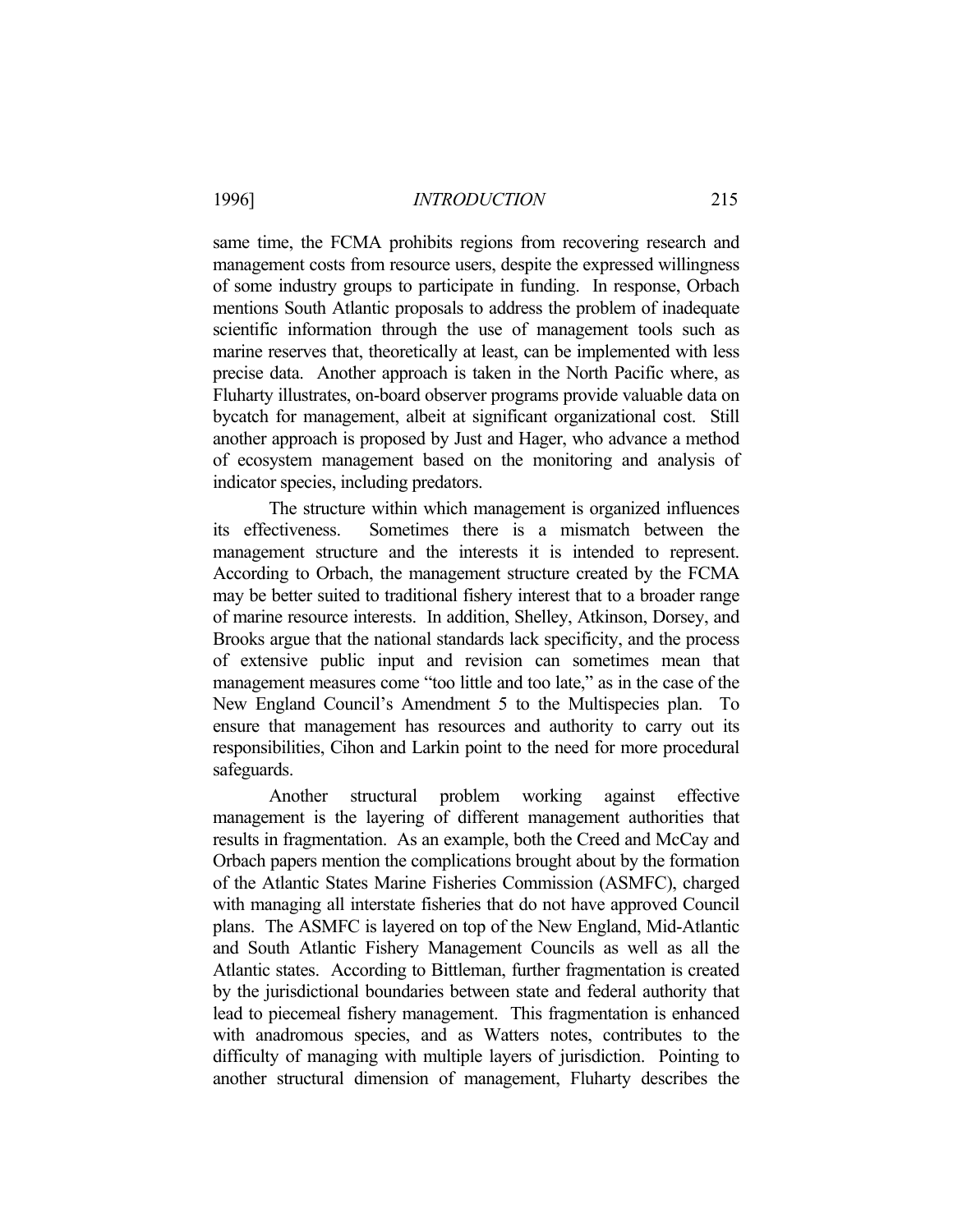unique "inside-outside" structure of the North Pacific Fishery Management Council caused by investment ties between the Pacific Northwest and Alaska fisheries.

 Coordination of interrelated fisheries, of fishery and nonfishery authorities, and of states and the federal government are also issues that relate to the effectiveness of management operations. Watters argues for much more coordination and cooperation overall, expressed in incentives for stewardship, protection of the public trust, increased public participation in decisionmaking, and incentives for cooperation in regulatory implementation. At the same time, he cautions that crafting meaningful public participation is difficult. Addressing state-federal coordination, Bittleman argues that the boundaries between federal and state jurisdictions are becoming increasingly artificial, and that the development of federal-state cooperative management over jurisdictions has been slow and ineffective. In addition, there continues to be a disjunction between political jurisdictions and ecosystem boundaries. In contrast, Fluharty reports a positive step toward ecosystem management taken by the North Pacific Fishery Management Council in its addition of ecosystem consideration to all FMPs to account for the resource needs of Stellar's sea lions and marine birds.

 *Property Rights*: Who has rights to fishery resources? What form do those rights take? These are questions that are asked implicitly through a number of fishery management issues described in these papers. Despite the fact that fish are a publicly owned resource, the role played by the public in management is interpreted differently across regions, as Shelley, Atkinson, Dorsey, and Brooks point out, in all regions, the race for fish that took place under open access management has directed attention to mechanisms that will limit the numbers of people with access rights to the fishery. Under open access, fisheries have developed many problems, including excess capacity, short seasons, landings gluts, unsafe fishing practices, and an unstable business planning environment.

 Conflicts over rights of access are now being played out between commercial and recreational interests, gear groups, fishing businesses of different sizes, inshore and offshore fisheries, and states and the federal government. Fluharty describes the Comprehensive Rationalization Process (CRP) that is intended to address these issues in the North Pacific. Pocalyko identifies some of the practical difficulties of implementing rights-based management programs in fisheries with a long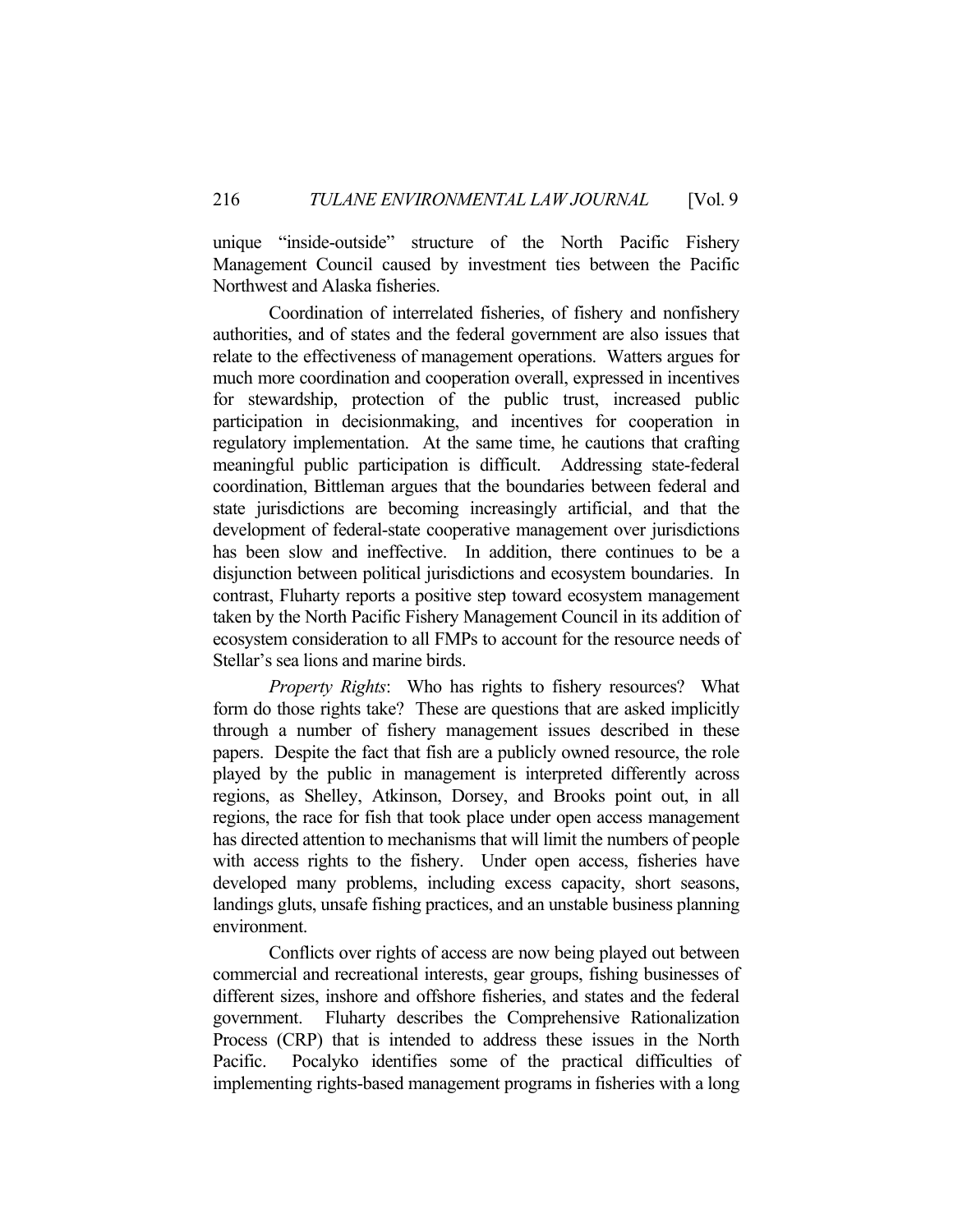history of open access. Creed and McCay show how issues of equity underlie the small versus large conflict in proposed systems of individual property rights known as individual transferable quotas (ITQs) in the Mid-Atlantic. According to Shelley, Atkinson, Dorsey, and Brooks, the same attributes of ITQs that make them attractive to managers consolidation and privatization—make them threatening to some fishery sectors and are the basis for the strong resistance to their implementation in some areas. Bittleman describes the South Atlantic conflict over jurisdictional rights to manage fisheries that exist in both state and federal waters. Paul discusses the difficulty of national fishery management in the international context of the Western Pacific. Conflicting rights also exist between individuals and the public and between short-term and long-term interests.

#### PROSPECT

 As of August 1996, the revision of the FCMA is still in process. While its final form is not set, there are indications about the direction the reauthorized act will take. Taking a prospective view, the papers address several of the implications of this new act.

 *Conservation*: The increased emphasis on conservation that is likely to be a foundation of the new act will favor biological productivity over social or economic goals. Just and Hager note that the proposed amendments diminish the role of economics in setting TACs and elevate the importance of ecosystem effects, and in doing so strengthen conservation considerations. Iudicello, Burns, and Oliver point to the role mainstream environmental groups have played in elevating the public awareness of conservation issues and bringing pressure to bear on Congress. Creed and McCay note that the definition of Optimum Yield (OY) will change from Maximum Sustained Yield (MSY) *modified* by relevant social, economic or ecological factors, to MSY *reduced* by relevant social, economic, or ecological factors, a pro-conservation change that Iudicello, Burns, and Oliver indicate is designed to prevent fishing above MSY. Watters argues that the FCMA should not allow overfishing to occur even where social and economic factors support larger harvests. Shelley, Atkinson, Dorsey, and Brooks propose measures to help alleviate the tendency for Councils to think in the short term rather than in the long term by having the FCMA provide increased federal oversight and opportunity for judicial review.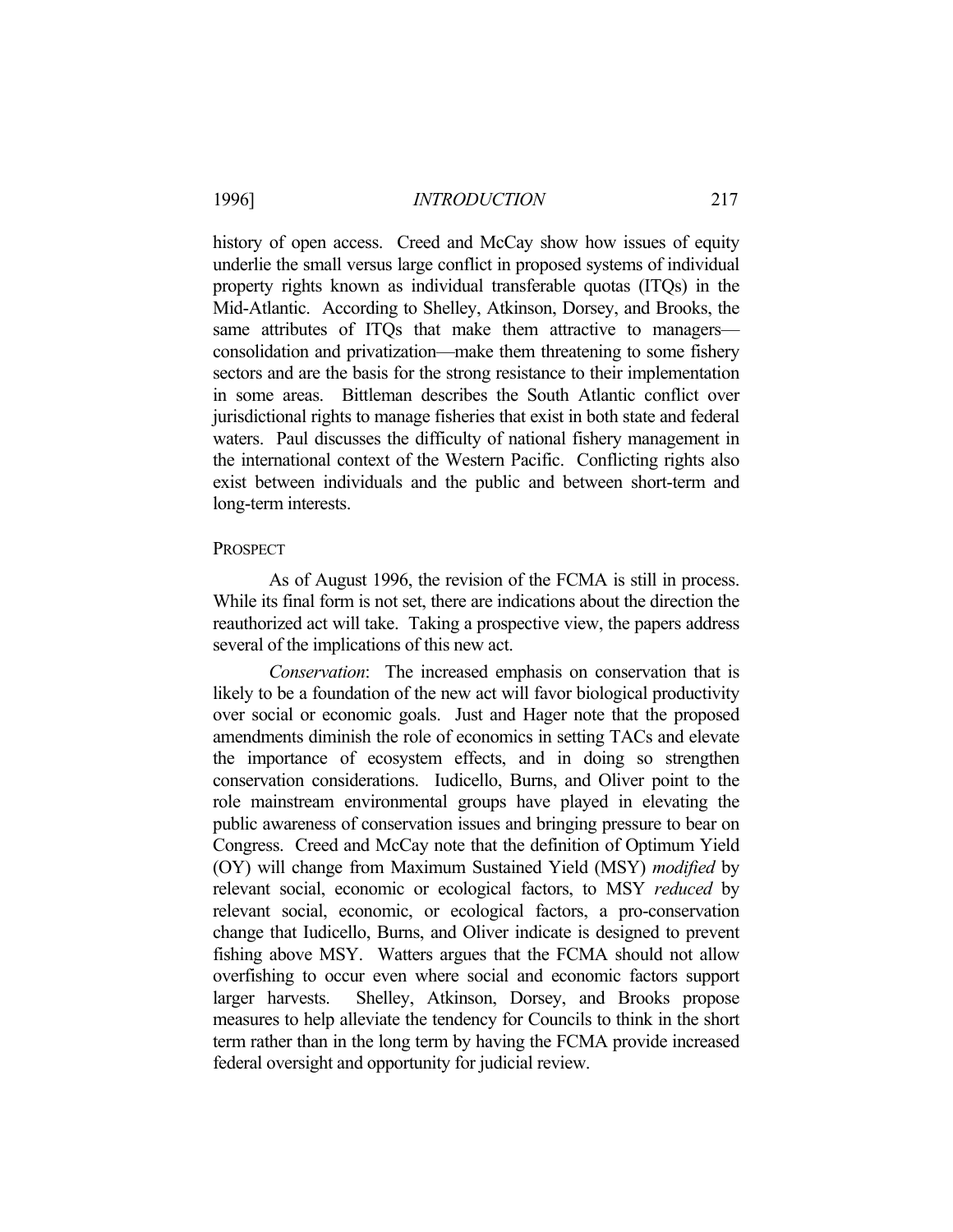Creed and McCay and Fluharty argue that despite their good intent, efforts to improve the biological health of fish populations may be compromised by new provisions that limit the regional council's abilities to control and reduce fishing capacity. Similarly, Bittleman warns of the danger of more liberal interpretation of federal powers in the name of conservation that infringes on state jurisdictions. An example of this potential lies in the revised definitions of bycatch noted by Godsell and Thompson, which remove from the "bycatch" category any fish that are marketed. Joining the unease about increased federal powers, Cihon and Larkin argue that drastic changes to the FCMA are not needed to meet conservation goals in the Caribbean context, where strengthened Council authority and responsibility to deal with habitat issues would be sufficient.

 *Fishery Operations*: It is likely that the reauthorized FCMA will contain stronger provisions for reducing bycatch. Watters argues for expanded observer programs to monitor bycatch, a position echoed in several other papers. In contrast, Godsell and Thompson identify a situation where congressional action has hindered Council efforts to reduce red snapper bycatch in the Gulf of Mexico shrimp fishery. The authors argue against federal actions that limit a region's ability to craft solutions appropriate to its context. Godsell and Thompson welcome, however, the emphasis on fishing communities and protection of smallscale fishing that is likely to exist in the revised act. Several papers are pessimistic about the likelihood that the new legislation will address the widespread overcapitalization problem. As a particular example, the proposed five-year moratorium on developing individual quota (IQ) programs removes and important tool from management use, and is likely to further exacerbate the overcapacity problem.

 *Management Operations*: The reauthorized legislation is, as Fluharty notes, both an opportunity and a threat to management. It is likely to affect management operations through attention to coordination issues and placing more emphasis on conservation. Creed and McCay point out the likely changes to the structure of decisionmaking: Congress may engage in more micromanagement, and power may shift from the regions back to the federal government. Under these changes, the flexibility and power of the regional councils to create opportunities for regional innovation will be reduced.

 Improved coordination between states and the federal government, between fishery and nonfishery interests, and between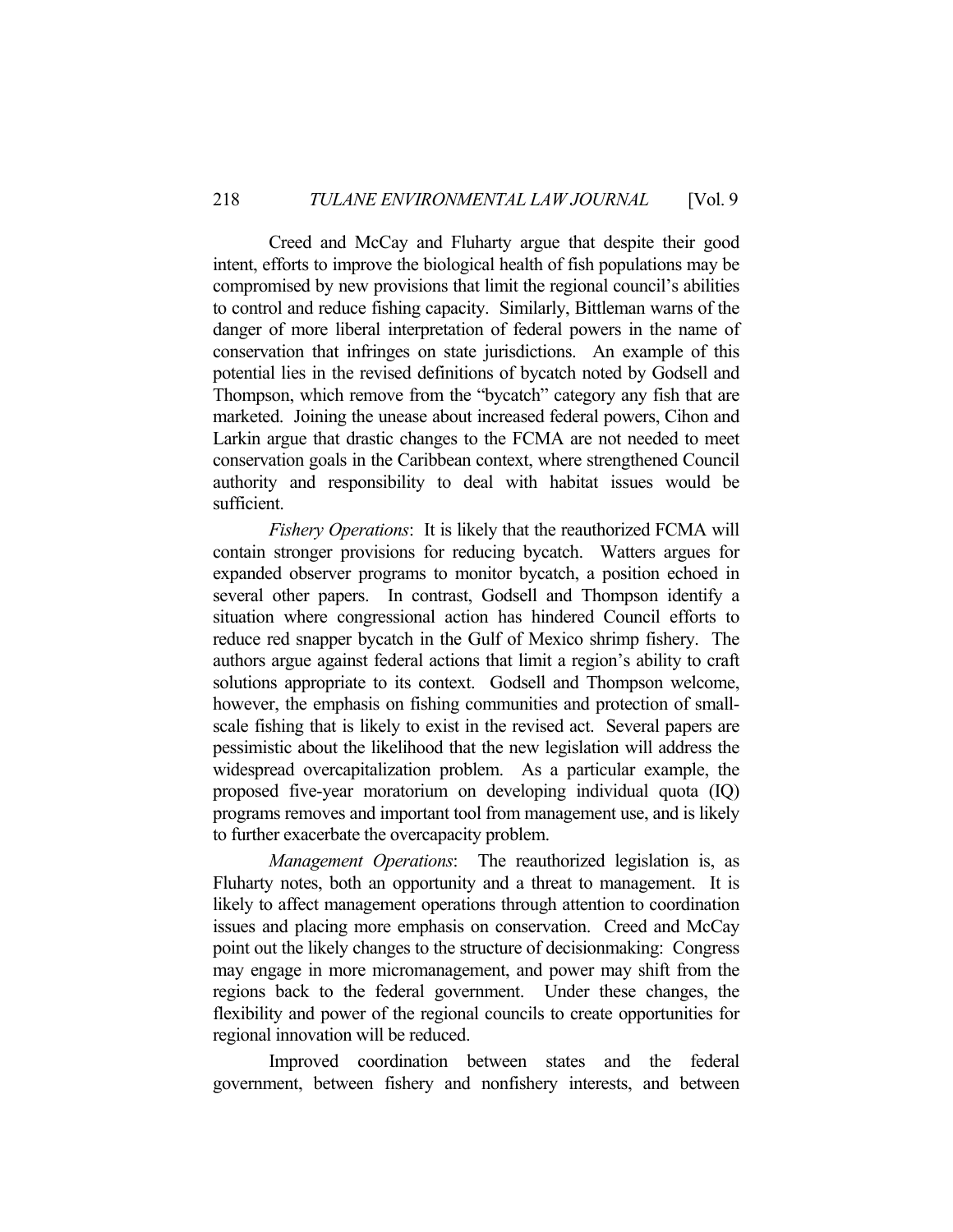national and international interests will be essential for future fisheries management. The extent to which the reauthorized FCMA will accomplish this is unclear. Bittleman argues that we can do better than allowing state regulation of fisheries only in cases where it does not interfere with federal FMPs. She suggests that the Coastal Zone Management Act (CZMA) is a model of more cooperative management that would benefit both states and federal fisheries. In addition, Shelley, Atkinson, Dorsey, and Brooks point out that there are changes in management approach that do not require FCMA changes but rather a different interpretation of its provisions, such as the management for sustainability throughout the process of fishery development.

 *Property Rights*: The new legislation may preempt many Council choices, and thus accomplish a shift in management rights from the regional periphery to the federal center. Creed and McCay indicate that in addition to a redistribution of rights, the new legislation prohibits the development of private quasi-rights systems, at least in the short term. The moratorium on the use of individual quotas may also be detrimental to the development of needed management capacity Pocalyko identifies for the Gulf of Mexico shrimp fishery. Finally, on a broader level, there are likely to be conflicts between rights systems established for commodity production and those proposed for the restoration of ecological services.

### **CONCLUSION**

In retrospect, the 1976 FCMA was a bold innovation in U.S. fisheries management. It was an experiment in democracy that has played out over time in both positive and negative ways. The strengths of the Act have been its reflection of regional fishery distinctions, its emphasis on democratic representation, and its recognition of the many types of knowledge useful to management decisions. The Act's weaknesses have been related to these strengths. Regional needs have sometimes led to short-term exploitation at the expense of conservation. Democratic representation has sometimes led to the capture of the process by vested interests. And the diversity of knowledge used in management has often led to confused management objectives.

 In prospect, it is not yet fully clear how the reauthorized FCMA will address the weaknesses of fishery management. The Act's revisions have the potential to strengthen the conservation base of U.S. fishery